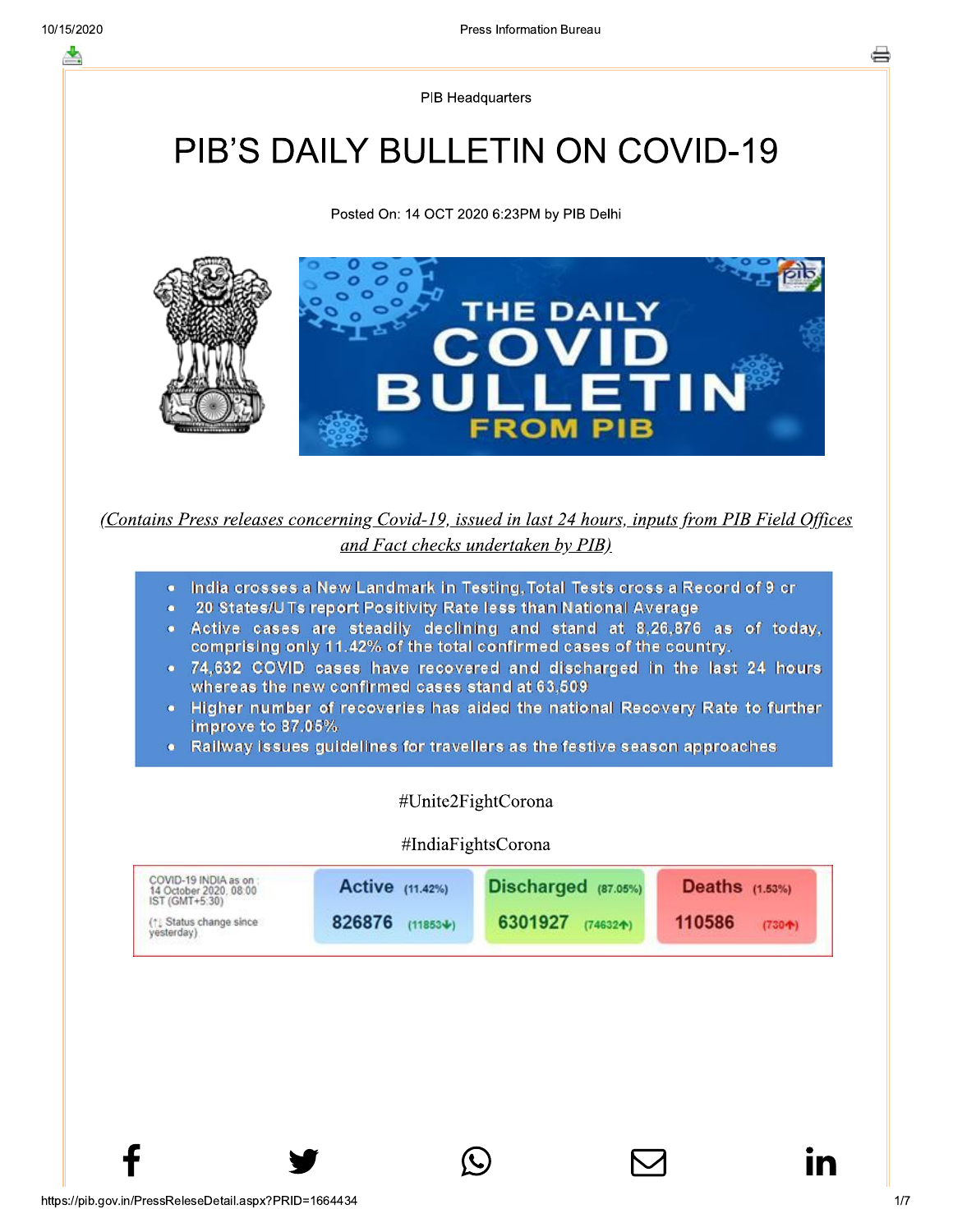Press Information Bureau

| <b>COVID-19 Tracker</b><br>As on 14 October 2020, till 8AM |                                  |                                                                   |                                                                                  |                |  |  |  |
|------------------------------------------------------------|----------------------------------|-------------------------------------------------------------------|----------------------------------------------------------------------------------|----------------|--|--|--|
| Total<br>Cases                                             | 72,39,389 ( $\triangle$ 63,509)  |                                                                   |                                                                                  |                |  |  |  |
| <b>Recovered</b>                                           | 63,01,927 (87.05%)               | ▲ 74,632                                                          |                                                                                  |                |  |  |  |
| <b>Active</b>                                              | 8,26,876 (11.42%)                | <b>Active Cases</b><br>71,853<br>$\Box$ < 2000<br>$2000 - 20,000$ |                                                                                  |                |  |  |  |
| <b>Deaths</b>                                              | 1,10,586 (1.53%)                 | ▲ 730                                                             | 20,000 - 50,000<br>50,000 - 1,00,000<br>$\blacktriangleright$ 1,00,000<br>Deaths |                |  |  |  |
| <b>States' Cases (Highest)</b>                             |                                  | Recovered (%)                                                     | Active (%)                                                                       | Deaths (%)     |  |  |  |
| Maharashtra                                                | 15,43,837 ( $\triangle$ 8,522)   | 12,97,252 (84%)                                                   | 2,05,884 (13%)                                                                   | 40,701 (2.6%)  |  |  |  |
| Andhra Pradesh                                             | 7,63,573 ( $\triangle$ 4,622)    | 7,14,427 (94%)                                                    | 42,855 (6%)                                                                      | $6,291(0.8\%)$ |  |  |  |
| Karnataka                                                  | 7,26,106 (48,191)                | 6,02,505 (83%)                                                    | 1, 13, 478 (16%)                                                                 | 10,123(1.496)  |  |  |  |
| <b>Tamil Nadu</b>                                          | 6,65,930 (44,666)                | 6,12,320 (92%)                                                    | 43,239 (6%)                                                                      | 10,371(1.6%)   |  |  |  |
| <b>Uttar Pradesh</b>                                       | 4,42,118 ( $\triangle$ 2,957)    | 3,97,570 (90%)                                                    | 38,082 (9%)                                                                      | $6,466(1.5\%)$ |  |  |  |
| <b>Delhi</b>                                               | 3,14,224 ( $\triangle$ 3,036)    | 2,86,880 (91%)                                                    | 21,490 (7%)                                                                      | 5,854(1.9%)    |  |  |  |
| Kerala                                                     | 3,03,896 ( $\triangle$ 8,764)    | 2,07,357 (68%)                                                    | 95,493 (31%)                                                                     | $1,046(0.3\%)$ |  |  |  |
| <b>West Bengal</b>                                         | 3,02,020 ( $\triangle$ 3,631)    | 2,65,288 (88%)                                                    | 30,988 (10%)                                                                     | 5,744(1.9%)    |  |  |  |
| Odisha                                                     | 2,56,937 ( $\triangle$ 2,275)    | 2,32,988 (91%)                                                    | 22,892 (9%)                                                                      | 1,057 (0.4%)   |  |  |  |
| Telangana                                                  | 2,16,238 ( $\triangle$ 1,446)    | 1,91,269 (88%)                                                    | 23,728 (11%)                                                                     | 1,241(0.6%     |  |  |  |
| Bihar                                                      | 1,98,855 ( $\triangle$ 1,320)    | 1,87,059 (94%)                                                    | 10,835 (5%)                                                                      | 961(0.5%)      |  |  |  |
| Assam                                                      | 1,96,786 ( $\triangle$ 1,482)    | 1,67,059 (85%)                                                    | 28,897 (15%)                                                                     | 830 (0.4%)     |  |  |  |
| Rajasthan                                                  | 1,63,219 (42,035)                | 1,39,616 (86%)                                                    | 21,924 (13%)                                                                     | $1,679(1.0\%)$ |  |  |  |
| Gujarat                                                    | $1,53,761$ ( $\triangle 1,158$ ) | 1,34,990 (88%)                                                    | 15,187 (10%)                                                                     | 3,584 (2.3%)   |  |  |  |
|                                                            | Madhya Pradesh 1,49,761 (A1,463) | 1,32,429 (88%)                                                    | 14,661 (10%)                                                                     | 2,671(1.8%)    |  |  |  |
| Chhattisgarh                                               | $1,47,866$ ( $\triangle$ 2,619)  | 1,19,352 (81%)                                                    | 27,208 (18%)                                                                     | 1,306(0.9%)    |  |  |  |
| Haryana                                                    | 1,44,302 ( $\triangle 1,081$ )   | 1,32,382 (92%)                                                    | 10,319 (7%)                                                                      | 1,601(1.196)   |  |  |  |
| Punjab                                                     | $1,25,211$ ( $\triangle 676$ )   | 1,13,105 (90%)                                                    | 8,212 (7%)                                                                       | 3,894 (3.1%)   |  |  |  |
| Jharkhand                                                  | 93,736 ( $\triangle$ 701)        | 85,314 (91%)                                                      | 7,617 (8%)                                                                       | 805 (0.9%)     |  |  |  |
| Jammu & Kash                                               | 84,708 ( $\triangle$ 677)        | 73,502 (87%)                                                      | 9,866(12%)                                                                       | 1,340(1.6%)    |  |  |  |

A indicates increase in the number in the last 24 hrs

'Recovered' and 'Active' bar plots (for states) are to scale; the 'Deaths' plot is NOT to scale

#### India crosses a New Landmark in Testing, Total Tests cross a Record of 9 cr; 20 States/UTs report Positivity Rate less than National Average

India has demonstrated an exponential increase in the number of COVID-19 cumulative tests since Jan 2020. It has crossed the landmark of 9 crore total tests today. With 11,45,015 tests conducted in the last 24 hours, the cumulative tests now stand at  $9,00,90,122$ . More than 15 lakh samples can be tested every day. With 1935 testing labs in the country including 1112 Government laboratories and 823 Private laboratories, the daily testing capacity has got a substantial boost. Very high countrywide testing on a sustained basis has also resulted in bringing down the national positivity rate. 20 States/UTs have positivity rate less than the national average. The cumulative Positivity Rate is 8.04% and is on a continuous decline. India is registering new recoveries more than the new cases consistently in the recent days. As a result, the active cases are steadily declining and stand at  $8,26,876$  as of today and comprise only 11.42% of the total positive cases of the country. **74,632** COVID cases have recovered and discharged in the last 24 hours whereas the new confirmed cases stand at 63,509. Higher number of recoveries has aided the national Recovery Tate to further improve to 87.05%. The total exported cases stand  $\Delta 63,01,927$ . The gap  $\blacksquare$ 

@COVIDNewsByMIB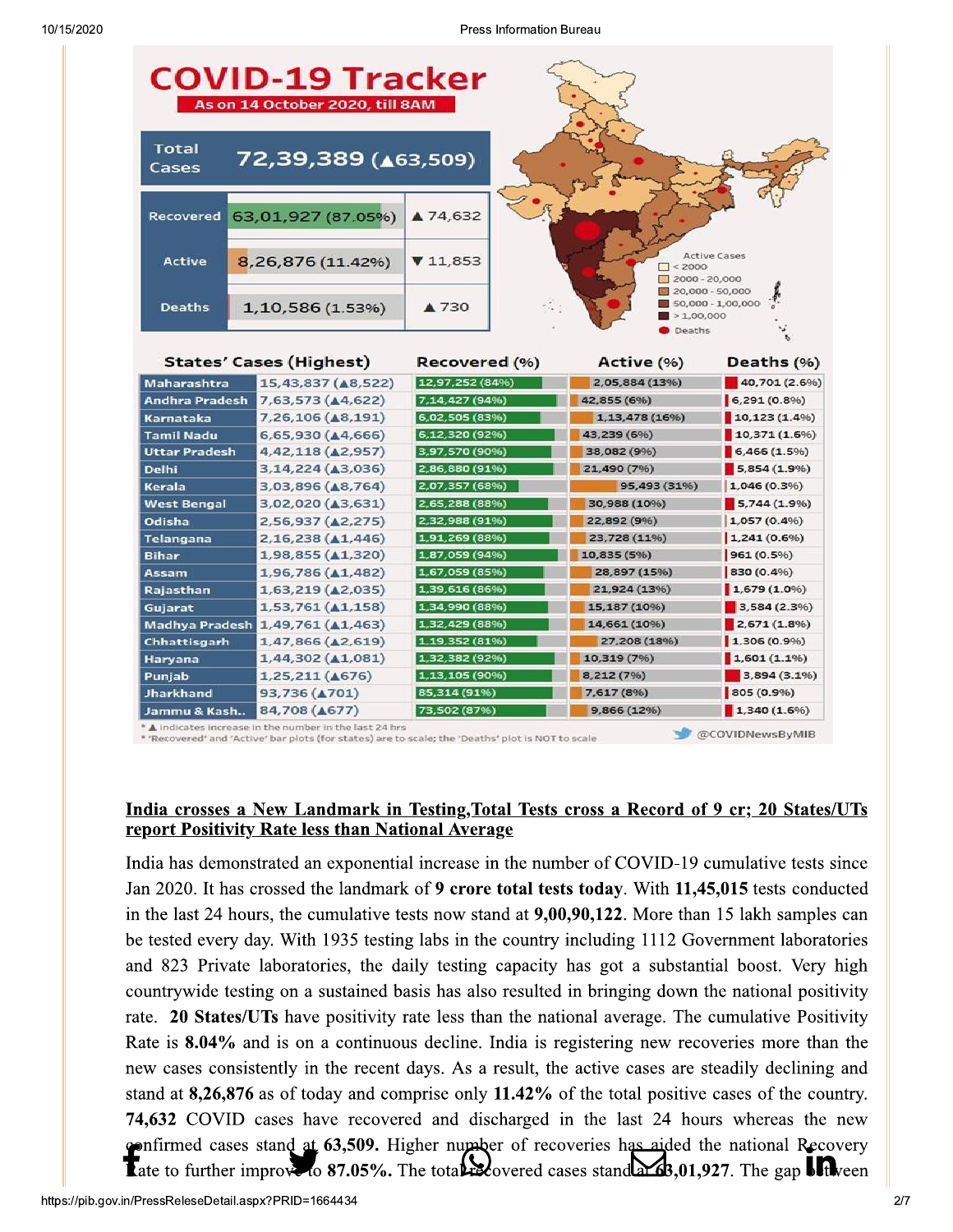#### Press Information Bureau

Recovered cases and Active cases is 54,75,051. With increasing number of recoveries, this gap is continuously widening. 79% of the new recovered cases are observed to be concentrated in 10 States/UTs viz. Maharashtra, Karnataka, Kerala, Andhra Pradesh, Tamil Nadu, Uttar Pradesh, West Bengal, Chhattisgarh, Odisha, and Delhi. Maharashtra continues to contribute the maximum with more than 15,000 single day recoveries. 63,509 new confirmed cases were recorded in the last 24 hours. 77% of the new cases are from 10 States and UTs. Kerala has outnumbered Maharashtra with the highest number of new reported cases. Top three contributing states viz. Kerala, Maharashtra and Karnataka reported more than 8,000 cases followed by Tamil Nadu and Andhra Pradesh, both contributing more than 4,000 cases each. 730 case fatalities have been reported in the past 24 hours. Of these, nearly 80% are concentrated in ten States/UT. More than 25% of new fatalities reported are from Maharashtra (187 deaths).

For details:

#### **Twenty States allowed to mobilize Rs.68,825 crore**

Department of Expenditure, Ministry of Finance, has granted permission to 20 States to raise an additional amount of Rs.68,825 crore through open market borrowings. Additional borrowing permission has been granted  $(20, 0.50)$  % of the Gross State Domestic Product (GSDP) to those States who have opted for Option-1 out of the two options suggested by the Ministry of Finance to meet the shortfall arising out of GST implementation. In the meeting of GST Council held on 27<sup>th</sup> August, 2020, these two options were put forward. Twenty States have given their preferences for Option-1. Eight States are yet to exercise an option. The Department of Expenditure, on  $17<sup>th</sup>$  May 2020, had provided additional borrowing limit of upto 2% of GSDP to the States. The final instalment of 0.5% out of this 2% limit was linked to carrying out at least three out of four reforms stipulated by the Government of India. However, in case of States who have exercised Option-1, to meet the shortfall arising out of GST implementation, the condition of carrying out the reforms to avail the final instalment of 0.5% of GSDP has been waived. Thus, the 20 States, who have exercised Option-1, have become eligible to raise an amount of Rs 68,825 crore through open market borrowings. Action on the special borrowing window is being taken separately.

For details:

## Envoys of Switzerland, Malta and Botswana present letter of credence through Video Conference

The President of India, Shri Ram NathKovind, accepted credentials from Ambassador / High Commissioners of Switzerland, Malta and Botswana today in a virtual ceremony. Those who presented their credentials were: H.E. Dr. Ralf Heckner, Ambassador of Switzerland, H.E. Mr. Reuben Gauci, High Commissioner of Malta, H.E. Mr. Gilbert Shimane Mangole, High Commissioner of Botswana. Speaking on the occasion, President Kovind conveyed his good wishes to the envoys on their appointment. President Kovind remarked that the Covid-19 pandemic has underscored the need for greater global cooperation to ensure our collective health and economic well-being. He further expressed his optimism that the international community will soon find a solution to the pandemic and will emerge stronger and more resilient from the crisis.

For details:

### **Ministry of Railways approves 196 pairs of "Festival Special" services**

In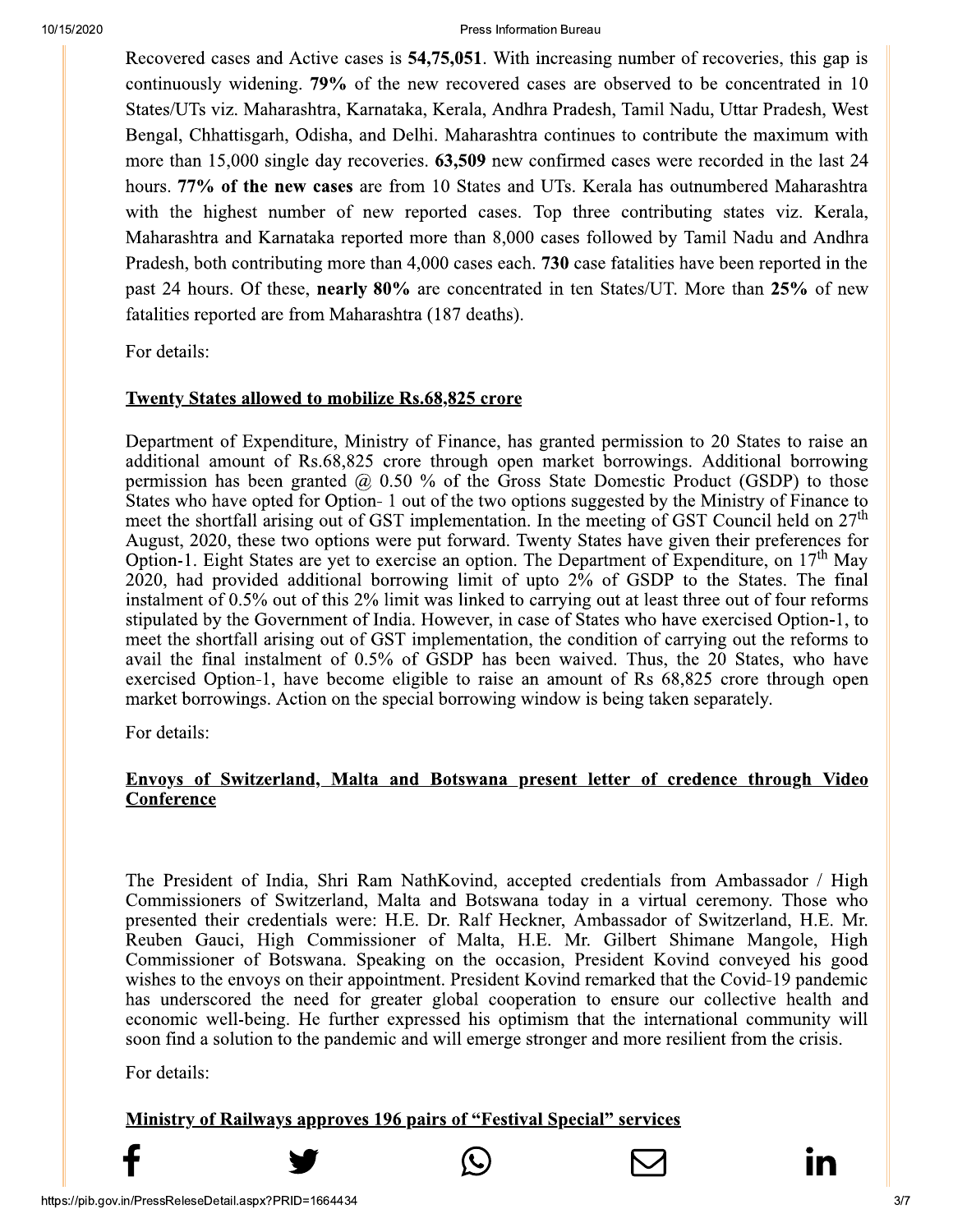To clear the festive rush, Ministry of Railways has approved 196 pairs (392 trains) of "Festival" Special" services over Indian Railways to be operated from 20th October 2020 and 30th November 2020. The fare for these Festival Special services shall be that applicable for special trains. The list of the trains is attached in the link given below.

For Details:

## Paddy Procurement for MSP operation during Kharif Marketing Season 2020-21 gains good momentum

The Kharif Marketing Season 2020-21 has already commenced and Government continues to procure Kharif 2020-21 crops at its MSP from farmers as per its existing MSP Schemes as was done in previous seasons. Paddy Procurement for KMS 2020-21 has gained a good momentum with increase in the quantum of procurement in the procuring States. Food Corporation of India along with other govt agencies has, upto 12.10.2020, procured over 48.53 LMT Paddy with a total MSP value of  $\bar{\xi}$  9164.30 Crores benefitting more than 4.16 Lac farmers. Upto 12.10.2020, the Government through its Nodal Agencies has procured 630.06 MT of Moong and Urad having MSP value of Rs. 4.53 Crores benefitting 554 farmers in Tamil Nadu Maharashtra and Haryana.

For details:

# Railway Protection Force issues guidelines for travellers as the festive season approaches

Railway Protection Force has issued guidelines for travellers as the festive season is approaching. The general public is counselled to desist from certain acts or omission while being in railway stations, trains or other railway area. Since these acts or omissions are likely to aid in the spread of corona virus, they will tantamount to interference with passenger amenities provided by the railway administration, wilful omission or neglect endangering or causing to be endangered the safety of any person or rash and negligent act or omission likely to endanger the safety of any person travelling or being upon any railway and may be punished with imprisonment and/or fine.

For details:

# **INPUTS FROM PIB FIELD OFFICES**

· Himachal Pradesh: The Transport Minister said that the state government has decided to operate interstate bus services of Himachal Road Transport Corporation from 14th October, 2020. Interstate bus services would ply on 25 routes in the first phase, in which Chandigarh, Pathankot, Baddi, Hoshiarpur, Ludhiana, Ambala, Haridwar, etc. have been included. Only non-AC buses would ply on inter-state routes and night bus service has also been included in it. He said that soon interstate bus services would be operational for other states as well.

· Arunachal Pradesh: In Arunachal Pradesh, 193 more people tested positive for COVID-19, 170 patients discharged and four deaths yesterday. 11 of the total 28 COVID-19 related deaths in the State have been registered in the month of October alone.

· Assam: In Assam, 1482 more people tested positive for COVID-19 and 1020 patients discharged yesterday. Lotal cases rise to 196786, total discharged patients 167056, active 28897 IN and death 830.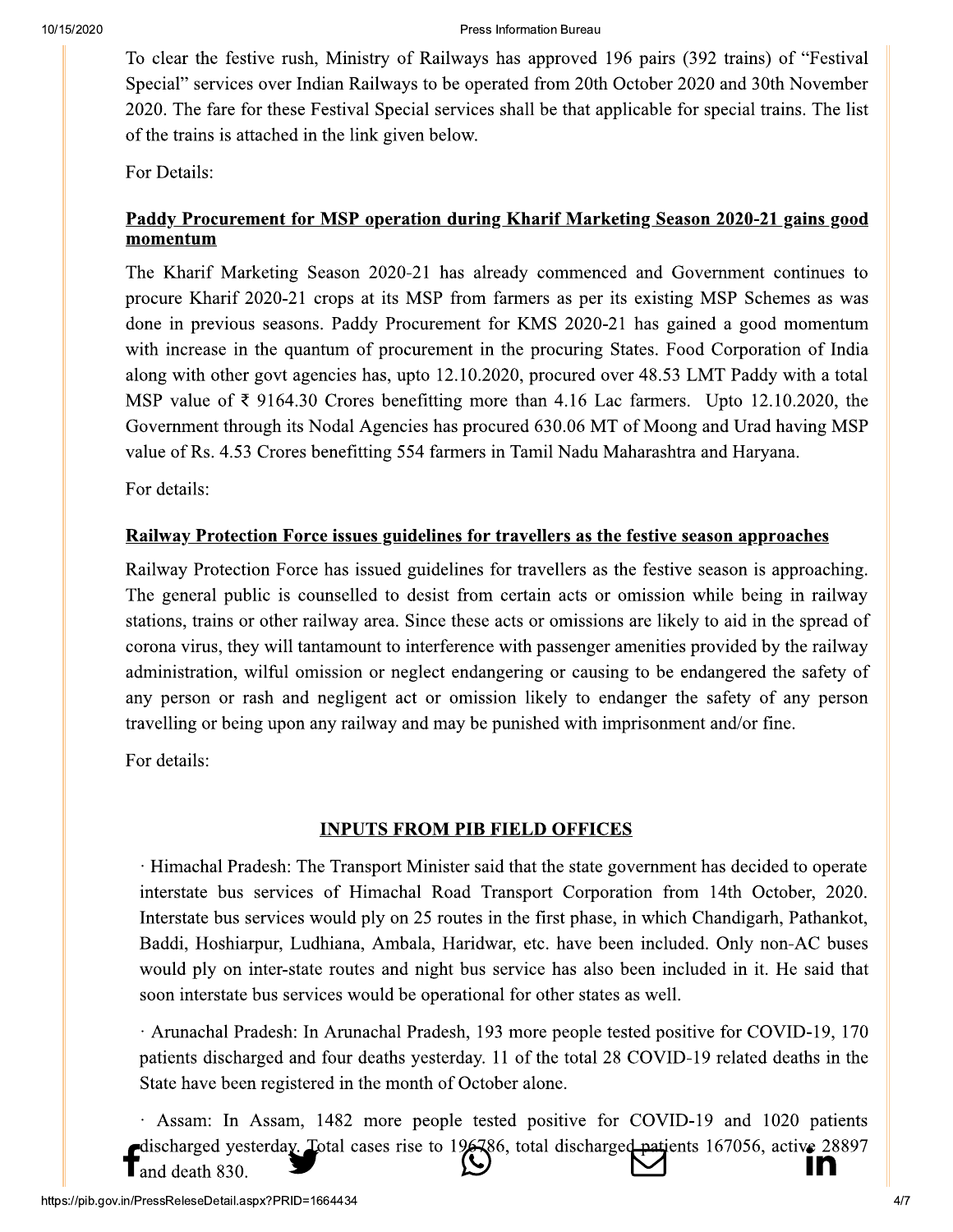#### Press information Bureau

- $\cdot$  Meghalaya: In Meghalaya, 133 individuals have recovered from COVID-19 in the State today. Total active cases  $236/$  and total recovered  $5406.$
- $\cdot$  Nagaland: In Nagaland, 123 more people tested positive for COVID-19.
- <sup>10/15/2020</sup><br>
Weghalaya: In Meghalay<br>
Total active cases 2367 and<br>
Nagaland: In Nagaland, 1<br>
Kerala: Kerala has revised the<br>
guidelines, patients will be divided<br>
infection. Asymptomatic patients<br>
testing positive for the <sup>2020</sup><br>
Weghalaya: In Meghalaya, 133 individu<br>
Total active cases 2367 and total recovere<br>
Nagaland: In Nagaland, 123 more people<br>
Kerala: Kerala has revised the guidelines for<br>
guidelines, patients will be divided into va Kerala: Kerala has revised the guidelines for discharge of Covid-19 patients. As per the revised guidelines, patients will be divided into various categories for discharge, depending on the severity of the infection. Asymptomatic patients should be subjected to Rapid Antigen Test on the tenth day after testing positive for the first time. They can be discharged if tested negative. If they test positive, then Rapid Antigen Test should be done on alternate days and will be discharged once they test negative. Health Minister said the new discharge guidelines have been formulated in the wake of surge in Covid Nagaland: In Nagaland.<br>
Kerala: Kerala has revised the<br>
guidelines, patients will be divid<br>
infection. Asymptomatic patien<br>
testing positive for the first tim<br>
Rapid Antigen Test should be a<br>
Health Minister said the new d cases in the state. Patients in all categories will have to undergo  $/$ -day quarantine and take rest.  $8, / 64$ new cases of Covid-19 were reported in Kerala yesterday. Currently, 95,407 patients are undergoing treatment and 2.82 lakh people under observation. Present Covid death toll in the state is 1,046.
- Tamil Nadu: IN Chief Secretary K Shanmugam gets three months extension in view of Covid-19  $\frac{1}{2}$ situation; he was scheduled to retire on October 31 but now his term has been extended till January 31,  $2021$ ; this is the second extension for MrShanmugam. The State government on Tuesday informed the 1 rest should be done on alternate days and will<br>er said the new discharge guidelines have been fo<br>ate. Patients in all categories will have to underg<br>Covid-19 were reported in Kerala yesterday. Ct<br>2.82 lakh people under o Freatur Minister said the<br>cases in the state. Patien<br>new cases of Covid-19<br>treatment and 2.82 lakh p<br>Tamil Nadu:TN Chief !<br>situation; he was schedu<br>2021; this is the second<br>Madras High Court that<br>system, within and outs<br>Ce High Court that an e-registration system was to be introduced soon, replacing the present e-pass system, within and outside the State. The court also directed the State to seek clarification from the Centre within three days, on inter and intrastate movement. For the second consecutive day, Tamil Nadu reported less than 5,000 Covid-19 cases yesterday. On Tuesday, the State reported 4,666 cases and 5/ deaths taking the tally to  $6,65,930$  and toll to  $10,3/1$ .
- Karnataka: Highcourt has asked state government how will Covid-19 norms will be enforced during upcoming festival season; the Highcourt has also directed the state to file an affidavit on bed availability for covid patients. Movie theatres in the State to resume screening of films from tomorrow. No Madras High Court that an e-registration systam, within and outside the State. The coeffice within three days, on inter and intrast reported less than 5,000 Covid-19 cases yes deaths taking the tally to 6,65,930 and toll t soon, replacing the present e-pass<br>te to seek clarification from the<br>ond consecutive day, Tamil Nadu<br>tate reported 4,666 cases and 57<br>) norms will be enforced during<br>le an affidavit on bed availability<br>f films from tomorro Dr.K.Sudhakar said that Health and Medical Education Departments are integral to each other and needs film and outside the state. The court also direct<br>in three days, on inter and intrastate movement. If<br>ss than 5,000 Covid-19 cases yesterday. On Tues<br>ig the tally to 6,65,930 and toll to 10,371.<br>Highcourt has asked state g better coordination and synergy. He added that all issues will be sorted out as suggested by the Chief reported less than 3,000<br>deaths taking the tally to<br>Karnataka: Highcourt ha<br>upcoming festival seasor<br>for covid patients. Mov<br>Dr.K.Sudhakar said that<br>better coordination and s<br>Minister. In Karnataka to<br>lakh recovered.<br>Andhr In Karnataka total Covid-19 recoveries crossed 6 lakh mark yesterday; since 1<sup>st</sup> October, 1.17 lakh recovered.
	- Andhra Pradesh: Film exhibitors from 13 districts of Andhra Pradesh met in Vijayawada today and finally decided not to open theatres from tomorrow. The exhibitors felt that it would cost an additional Rs 10 lakh each to open theatres and that it would be difficult to maintain theatres with 50 per cent occupancy. Exhibitors have appealed to the government to lift fixed electricity charges. Seven months since the first Covid infection was reported in AP, the overall tally has increased to  $7,63,573$  as on Tuesday. The death foll went up to  $6,291$ . So far,  $7,14,427$  patients have recovered from the disease. In total, Andhra Pradesh has tested 6/lakh samples for Covid until now.
- Telangana: 1446 new cases, 1918 recoveries  $\&$  8 deaths reported in the last 24 hours; out of 1446 cases, 252 cases reported from GHMC. Total cases: 2,16,238; Active cases: 23,728; Deaths: 1241; Discharges It is a set of the control of the control of the control of the control of the control of the control of the first Covid infection was reported in AP, sday. The death toll went up to 6,291. So far, 7,1<br>I, Andhra Pradesh ha  $(1,91,269.$  Hyderabad witnessed the highest rainfall ever on Tuesday according to the Indian occupancy. Exhibitors has<br>
since the first Covid inf<br>
Tuesday. The death toll<br>
total, Andhra Pradesh has<br>
Plangana: 1446 new cas<br>
252 cases reported from<br>
:1,91,269. Hyderabad<br>
Meteorological Departm<br>
received very heavy t Department. Several localities in the Greater Hyderabad Municipal Corporation limits Filment to fit fixed electricity charges. Seven model AP, the overall tally has increased to 7,63,573 a 7,14,427 patients have recovered from the diseasure of Covid until now.<br>deaths reported in the last 24 hours; out of received very heavy to extremely heavy rainfall leading to waterlogging on several roads and low-lying areas in the city. • Telangana: 1446 new cases, 1918<br>
252 cases reported from GHMC.<br>
:1,91,269. Hyderabad witnessed<br>
Meteorological Department. Seve<br>
received very heavy to extremely<br>
areas in the city.<br>
Maharashtra: Maharashtra: Maharashtra Telangana: 1446 new cases, 1918 recoveries & 8<br>
252 cases reported from GHMC. Total cases: 2,1<br>
:1,91,269. Hyderabad witnessed the highest<br>
Meteorological Department. Several localities in<br>
received very heavy to extremely from GHMC. Total cases: 2,16,238; Active cases<br>
bad witnessed the highest rainfall ever on 7<br>
partment. Several localities in the Greater Hyder<br>
y to extremely heavy rainfall leading to waterlogg<br>
ra: Maharashtra has 12.5

 $\cdot$  Maharashtra: Maharashtra has 12.5 lakh faulty RT-PCR test kits in circulation which will be replaced soon says the State Health Minister Shri Rajesh Tope. Confirming that these kits were T purchased by the got chiment from a prival company, Tope said texts done using these kishave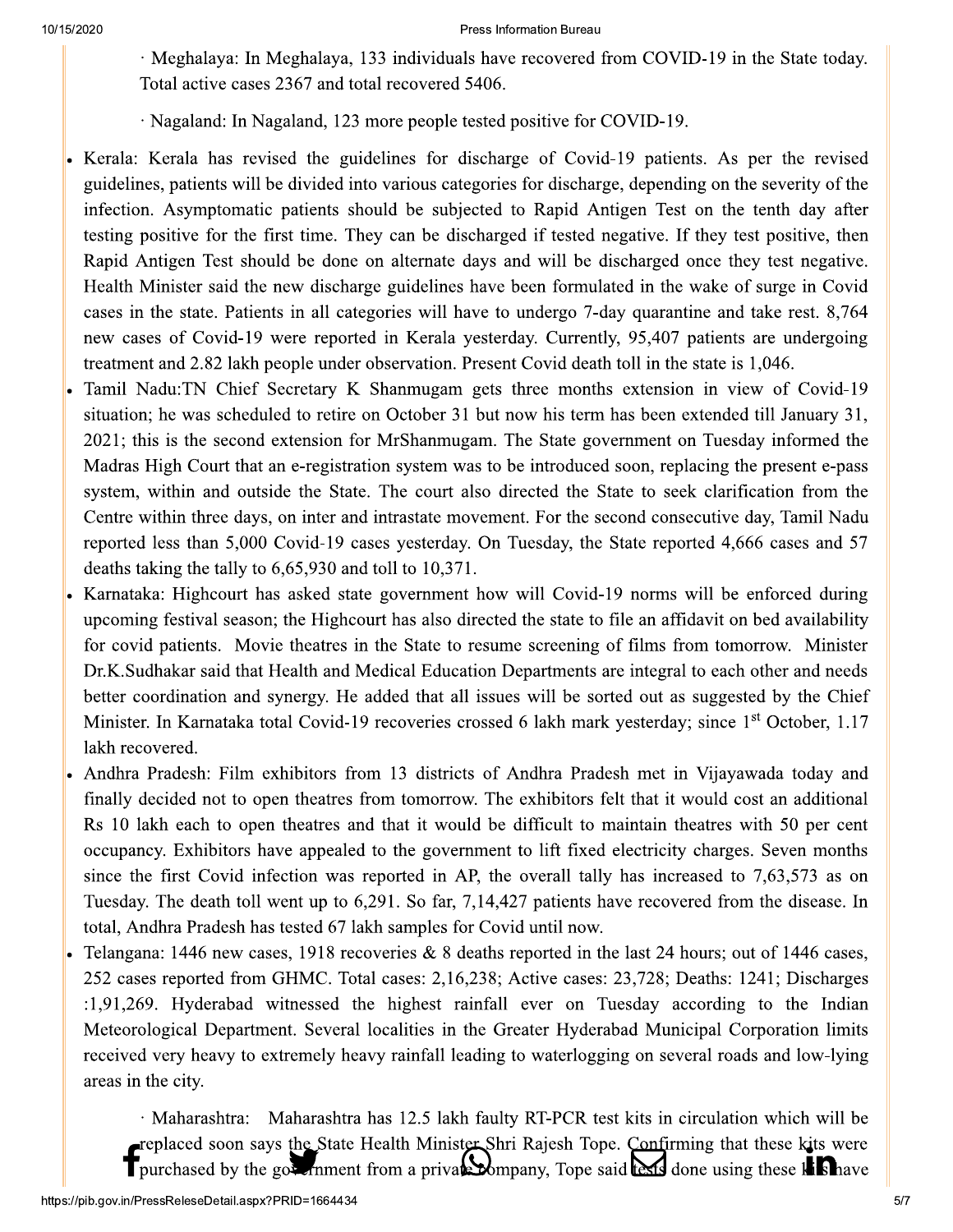#### Press Information Bureau

revealed inaccurate results, a fact that was pointed out by the National Institute of Virology, Pune. The Minister said the government has stopped the supply of these kits with immediate effect and action will be taken against the company. The state reported 8,522 new Covid cases on Tuesday, while recoveries totaled 15,356, bringing down the active cases to 2,05,415.

Gujarat: The number of active cases in Gujarat has fallen below 10% for the first time at 9.9%. A total of 1,375 patients were discharged during the past 24 hours bringing down the number of active cases to 15,209. The state conducted 50,933 tests on Tuesday, taking the total tests beyond 51.14 lakhs. Meanwhile, the Gujarat Government has decided to reopen the Statue of Unity in Narmada district from October 17th.

· Rajasthan: Rajasthan Governor Kalraj Mishra on Tuesday appealed to people who have recovered from COVID-19 infection to donate plasma so that the lives of critical patients can be saved. He said the process of donating plasma was very simple and the blood of the person donating the plasma was not taken. He said that more than one lakh people have recovered from coronavirus infection in the state, and they should come forward to donate plasma. The number of active cases in Rajasthan is 21,924.

· Madhya Pradesh: Madhya Pradesh has seen a decline of 37% in fresh Covid-19 cases in the past three weeks even as the state's recovery rate has gone up to 88.4%. The state has 14,661 active cases as on date.

· Chhattisgarh: In Chhattisgarh, an Intensive Community Survey Campaign to control the spread of Corona infection concluded on October 12th. Under this door to door survey, symptomatic patients of Covid-19 were identified in rural and urban areas of the state. 56 lakh houses were surveyed under the campaign. More than one lakh seven thousand people were tested identifying over 6,000 positive cases.

· Goa: Even as the Goa government has allowed re-opening of cinema halls from Thursday as per the Centre's guidelines, theatre owners in the state have said the facilities will not open until new films are available for release.

In